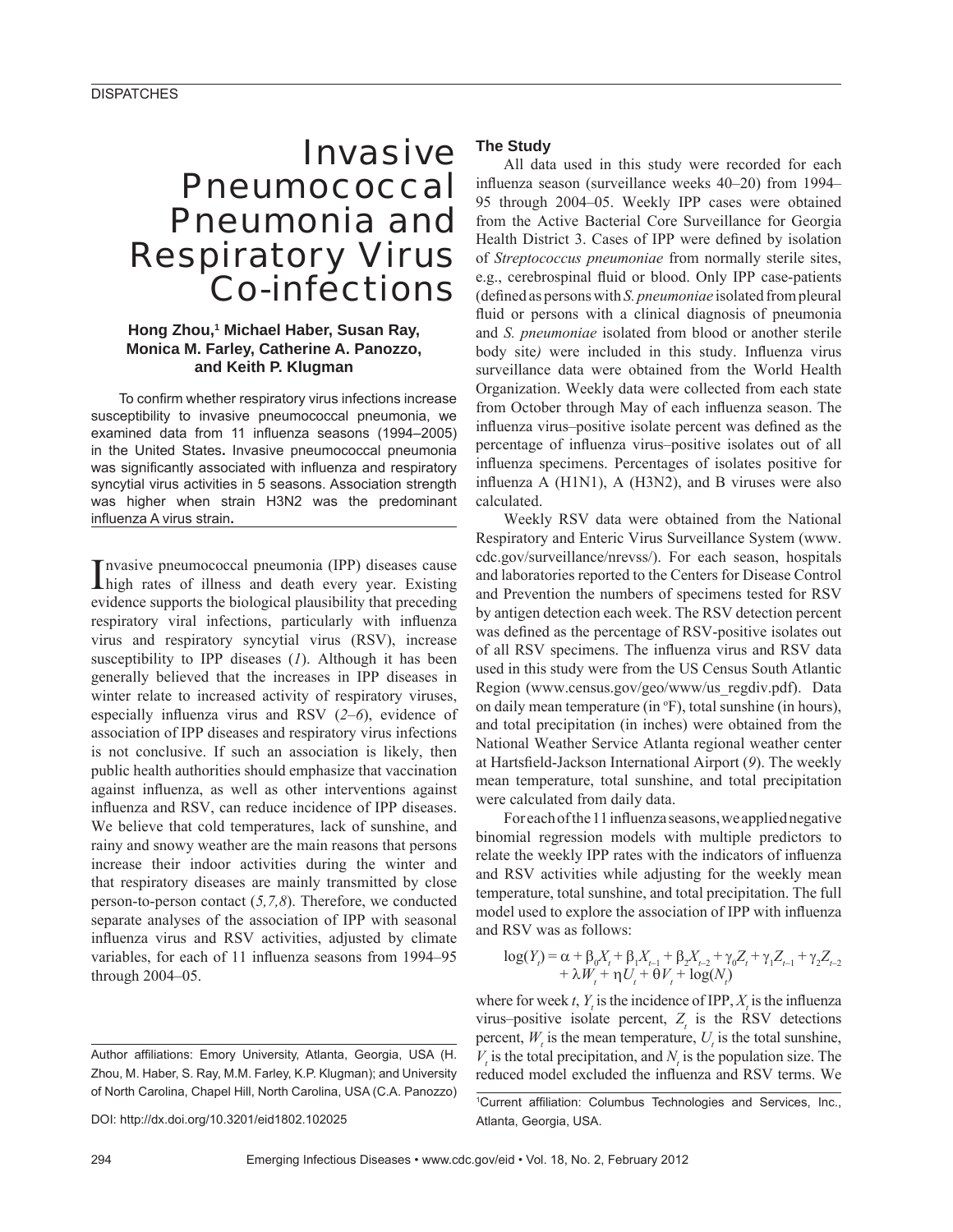| Table T. IPP incluence and associated factors, TT seasons, Atlanta, Georgia, USA                                                                |            |                  |           |               |            |                |              |                     |           |
|-------------------------------------------------------------------------------------------------------------------------------------------------|------------|------------------|-----------|---------------|------------|----------------|--------------|---------------------|-----------|
|                                                                                                                                                 | No.        | No. IPP          | No.       | No. influenza |            | No. RSV        |              |                     |           |
|                                                                                                                                                 | <b>IPP</b> | cases/10 million | influenza | isolates/100  | No. RSV    | detections/100 | Temperature, | Precipitation,      | Sunshine, |
| Season                                                                                                                                          | cases      | population       | isolates  | specimens     | detections | specimens      | °F†          | inches <sup>±</sup> | h‡        |
| 1994-95                                                                                                                                         | 633        | 26.75            | 1.203     | 12.67         | 2.116      | 23.41          | 57.44        | 0.81                | 79.46     |
| 1995-96                                                                                                                                         | 643        | 26.54            | 916       | 11.76         | 2,016      | 26.25          | 52.31        | 1.31                | 79.38     |
| 1996-97                                                                                                                                         | 653        | 26.33            | 1,382     | 15.87         | 1,635      | 18.64          | 55.24        | 0.89                | 79.30     |
| 1997-98                                                                                                                                         | 673        | 25.73            | 1.876     | 19.46         | 1,682      | 16.83          | 53.09        | 1.16                | 79.78     |
| 1998-99                                                                                                                                         | 599        | 23.04            | 2.073     | 21.01         | 1.672      | 15.61          | 56.42        | 0.59                | 79.60     |
| 1999-00                                                                                                                                         | 600        | 22.57            | 1.532     | 16.29         | 878        | 22.31          | 55.53        | 0.62                | 79.51     |
| 2000-01                                                                                                                                         | 516        | 18.97            | 1.409     | 15.31         | 3,458      | 21.45          | 52.97        | 0.85                | 79.43     |
| $2001 - 02$                                                                                                                                     | 342        | 12.34            | 2.045     | 20.44         | 2.001      | 15.70          | 56.08        | 0.66                | 79.34     |
| 2002-03                                                                                                                                         | 336        | 11.90            | 1.287     | 14.81         | 1.713      | 14.23          | 53.85        | 1.18                | 79.27     |
| 2003-04                                                                                                                                         | 360        | 12.19            | 4122      | 28.69         | 4.227      | 18.50          | 55.07        | 0.63                | 79.75     |
| $2004 - 05$                                                                                                                                     | 328        | 11.25            | 3813      | 23.34         | 3.415      | 14.34          | 54.94        | 1.08                | 79.56     |
| Total                                                                                                                                           | 5683       | <b>NA</b>        | 21.658    | NA.           | 24,813     | NA.            | <b>NA</b>    | 9.78                | 874.37    |
| Mean                                                                                                                                            | 517        | 19.78            | 1.969     | NA            | 2,256      | <b>NA</b>      | 54.81        | 0.89                | 79.49     |
| *Virus data from US Census South Atlantic Region (www.census.gov/geo/www/us regdiv.pdf). IPP, invasive pneumococcal pneumonia; RSV, respiratory |            |                  |           |               |            |                |              |                     |           |
|                                                                                                                                                 |            |                  |           |               |            |                |              |                     |           |

Table 1. IPP incidence and associated factors, 11 seasons, Atlanta, Georgia, USA\*

syncytial virus; NA, not applicable.

†Seasonal mean calculated from weekly means. ‡Seasonal mean calculated from weekly totals.

calculated the difference in the log-likelihood ratio statistic between the full and reduced models and used it to test the hypothesis that IPP incidence is not associated with influenza and RSV activities when weekly temperature, sunshine, and precipitation were adjusted for.

For influenza seasons 1994–95 through 2004–05, the average annual incidence of IPP was 19.78 per 10 million persons (Table 1). Table 1 also shows the means of total number of IPP cases; influenza-positive isolates; RSV detections; and the average temperature, sunshine, and precipitation for each of these influenza seasons.

Table 2 shows the result of the negative binomial regression analysis for each influenza season. Significant associations between IPP and both influenza-positive isolate percent and RSV detection percent were found for 5 of the 11 seasons. Table 2 also shows the percentages of the influenza A ( $H1N1$ ), A ( $H3N2$ ), and B virus strains in each season. The predominant influenza virus strain (percentage  $\geq$ 50%, [10]) varied across seasons. Influenza A  $(H3N2)$  virus was predominant in 8 seasons, and influenza B virus was predominant in 2 seasons. One season had no predominant influenza virus strain. Table 2 also shows a

significant association between IPP incidence and influenza virus and RSV activities in 5 of the 8 seasons in which A (H3N2) was the predominant influenza virus strain; there was no significant association in any of the 3 seasons in which influenza A (H3N2) virus was not predominant ( $p =$ 0.12, 2-sided mid–p-value exact test).

To demonstrate the association of IPP incidence with influenza virus and RSV activities and the climate data, we displayed the weekly IPP, influenza virus, RSV, temperature, sunshine, and precipitation data for seasons  $1998-99$  and  $2003/04$  (Figure). Similar figures for the other 9 seasons can be found in the online Technical Appendix (wwwnc.cdc.gov/eid-static/spreadsheets/10- 2025-Techapp.xls).

### **Conclusions**

To explore the temporal variability in the association of IPP incidence with influenza virus and RSV activities over a long period, we conducted a season-by-season analysis over 11 influenza seasons. We adjusted the association of IPP with influenza virus and RSV by temperature, precipitation, and sunshine because these factors are

|             | influenza and respiratory syncytial virus activities * |                      | Table 2. Negative binomial regression analysis of the association of invasive pneumococcal pneumonia weekly incidence with |                    |
|-------------|--------------------------------------------------------|----------------------|----------------------------------------------------------------------------------------------------------------------------|--------------------|
| Season      | p valuet                                               | % Influenza A (H1N1) | % Influenza A (H3N2)                                                                                                       | % Influenza B      |
| 1994-95     | 0.029                                                  | 1.05                 | 58.98‡                                                                                                                     | 39.96              |
| 1995-96     | 0.2                                                    | 36.58                | 30.39                                                                                                                      | 33.03              |
| 1996-97     | 0.002                                                  | 0.58                 | 50.29‡                                                                                                                     | 49.12              |
| 1997-98     | 0.09                                                   | 0.19                 | 98.66‡                                                                                                                     | 1.15               |
| 1998-99     | 0.015                                                  | 1.04                 | 58.40±                                                                                                                     | 40.55              |
| 1999-00     | 0.424                                                  | 3.8                  | 95.75‡                                                                                                                     | 0.45               |
| 2000-01     | 0.069                                                  | 46.88                | 1.04                                                                                                                       | 52.08‡             |
| $2001 - 02$ | 0.641                                                  | 12.09                | 74.53‡                                                                                                                     | 13.38              |
| $2002 - 03$ | 0.649                                                  | 30.22                | 4.64                                                                                                                       | 65.14 <sup>±</sup> |
| 2003-04     | 0.004                                                  | 0.03                 | 98.75‡                                                                                                                     | 1.22               |
| $2004 - 05$ | < 0.001                                                | 0.19                 | 69.97±                                                                                                                     | 29.85              |

\*Analysis adjusted by temperature, sunshine, and precipitation. p values based on the likelihood ratio test for lack of association.

†**Boldface** indicates a statistically significant association.

‡Predominant (>50%) influenza strain.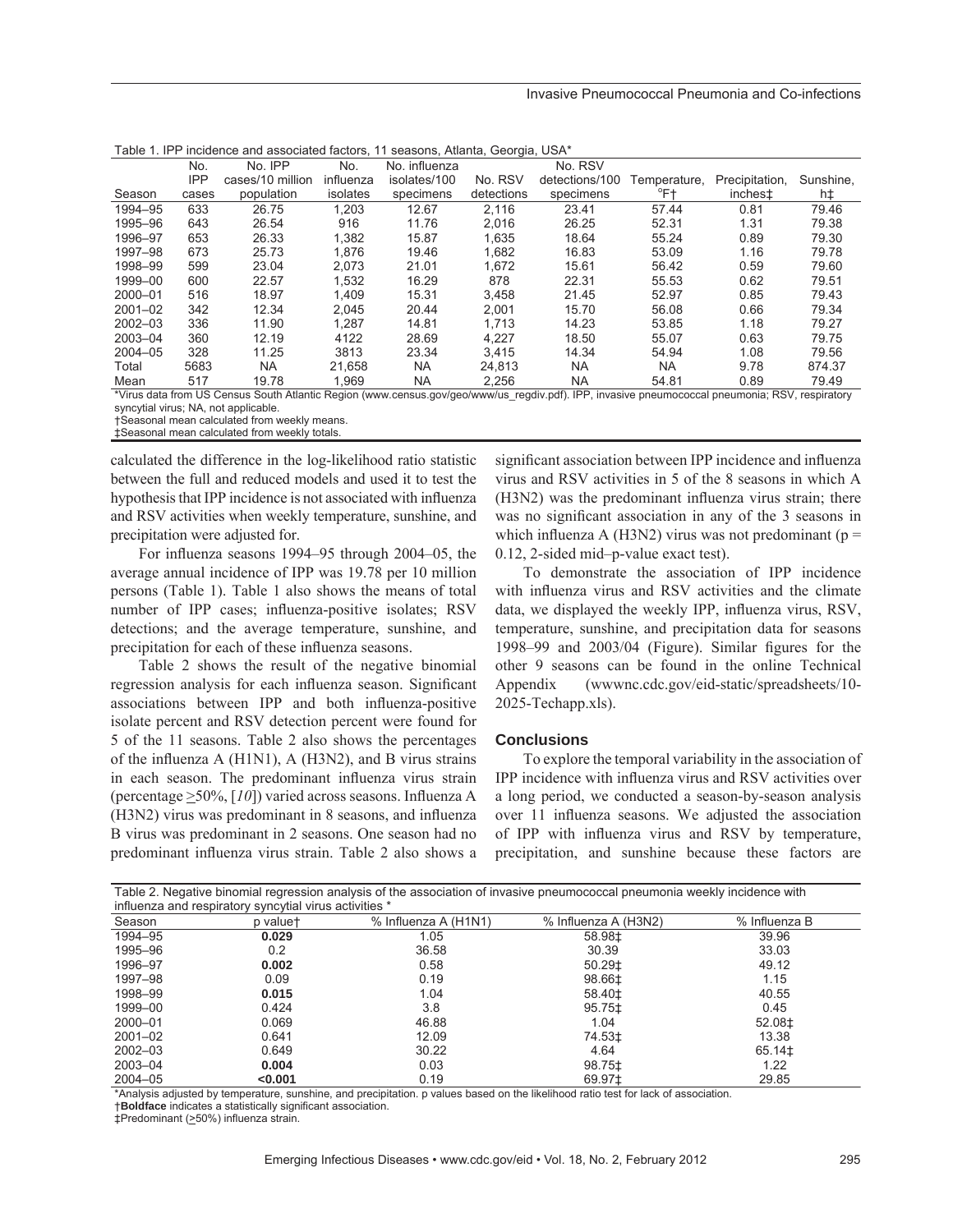## **DISPATCHES**



Figure. Trends for invasive pneumococcal pneumonia, virus, and climate data for 1998–99 (A) and 2003–04 (B), United States. IPP, invasive pneumococcal disease; influenza percent, percentage of influenza virus-positive isolates out of all influenza specimens; RSV, respiratory syncytial virus; RSV percent, percentage of RSVpositive isolates out of all RSV specimens**.** 

believed to be associated with pneumococcal and viral respiratory infections (*5,7,8*).

The results indicated substantial variability across seasons in the strength of association of IPP incidence with influenza virus and RSV activities. This variability explains why findings from previous studies  $(2-5,11)$ , which were based on data from a single season or on combined data from several seasons, are inconsistent. We found significant associations of IPP incidence with influenza virus and RSV activities for 5 of 11 influenza seasons from 1994–95 through 2004–05. Notably, in each of the 5 seasons for which we found a significant association, influenza A virus strain H3N2 was predominant (this strain predominated in 8 seasons). Alternatively, we did not find a significant association in any of the 3 seasons in which strain A (H3N2) was not the predominant influenza virus strain. Although this difference was not statistically significant, it suggests that the association between IPP and influenza virus and RSV activities might be stronger in seasons in which strain  $A$  (H3N2) is predominant. This finding is consistent with the idea that excess neuraminidase expression of strain H3N2 compared with strain H1N1 influenza viruses may lead to an excess number of pneumococcal superinfections (*12*).

In summary, in this season-by-season analysis, we found substantial variation in the strength of the association of IPP incidence with influenza virus and RSV activities across seasons. We also found that this association may be associated with the predominant influenza virus strain. More studies, using data from more seasons and from several geographic areas, are needed to better explain the variation in the association between invasive pneumococcal diseases and respiratory viral infections.

#### **Acknowledgments**

We thank David K. Shay, William W. Thompson, Lynnette Brammer, and 2 anonymous reviewers for their helpful comments.

Ms Zhou was an MPH student in biostatistics at Emory University at the time of this study. Her research interests focus on infectious diseases.

#### **References**

- 1. Hament JM, Kimpen JL, Fleer A, Wolfs TF. Respiratory viral infection predisposing for bacterial disease: a concise review. FEMS Immunol Med Microbiol. 1999;26:189–95. http://dx.doi.org/10.1111/ j.1574-695X.1999.tb01389.x
- 2. Talbot TR, Poehling KA, Hartert TV, Arbogast PG, Halasa NB, Edwards KM, et al. Seasonality of invasive pneumococcal disease: temporal relation to documented influenza and respiratory syncytial viral circulation. Am J Med. 2005;118:285–91. http://dx.doi. org/10.1016/j.amjmed.2004.09.016
- 3. Ampofo K, Bender J, Sheng X, Korgenski K, Daly J, Pavia AT, et al. Seasonal invasive pneumococcal disease in children: role of preceding respiratory viral infection. Pediatrics. 2008;122:229–37. http:// dx.doi.org/10.1542/peds.2007-3192
- 4. Jansen AG, Sanders EA, Van Der Ende A, Van Loon AM, Hoes AW, Hak E. Invasive pneumococcal and meningococcal disease: association with influenza virus and respiratory syncytial virus activity? Epidemiol Infect. 2008;136:1448–54. http://dx.doi.org/10.1017/ S0950268807000271
- 5. Murdoch DR, Jennings LC. Association of respiratory virus activity and environmental factors with the incidence of invasive pneumococcal disease. J Infect. 2009;58:37–46. http://dx.doi.org/10.1016/j. jinf.2008.10.011
- 6. Walter ND, Taylor TH, Shay DK, Thompson WW, Brammer L, Dowell SF, et al. Influenza circulation and the burden of invasive pneumococcal pneumonia during a non-pandemic period in the United States. Clin Infect Dis. 2010;50:175–83. http://dx.doi. org/10.1086/649208
- 7. Dowell SF, Whitney CG, Wright C, Rose CE Jr, Schuchat A. Seasonal patterns of invasive pneumococcal disease. Emerg Infect Dis. 2003;9:573–9.
- 8. Watson M, Gilmour R, Menzies R, Ferson M, McIntyre P; New South Wales Pneumococcal Network. The association of respiratory viruses, temperature, and other climatic parameters with the incidence of invasive pneumococcal disease in Sydney, Australia. Clin Infect Dis. 2006;42:211–5. http://dx.doi.org/10.1086/498897
- 9. Grijalva CG, Weinberg GA, Bennett NM, Staat MA, Craig AS, Dupont WD, et al. Estimating the undetected burden of influenza hospitalizations in children. Epidemiol Infect. 2007;135:951–8. http:// dx.doi.org/10.1017/S095026880600762X